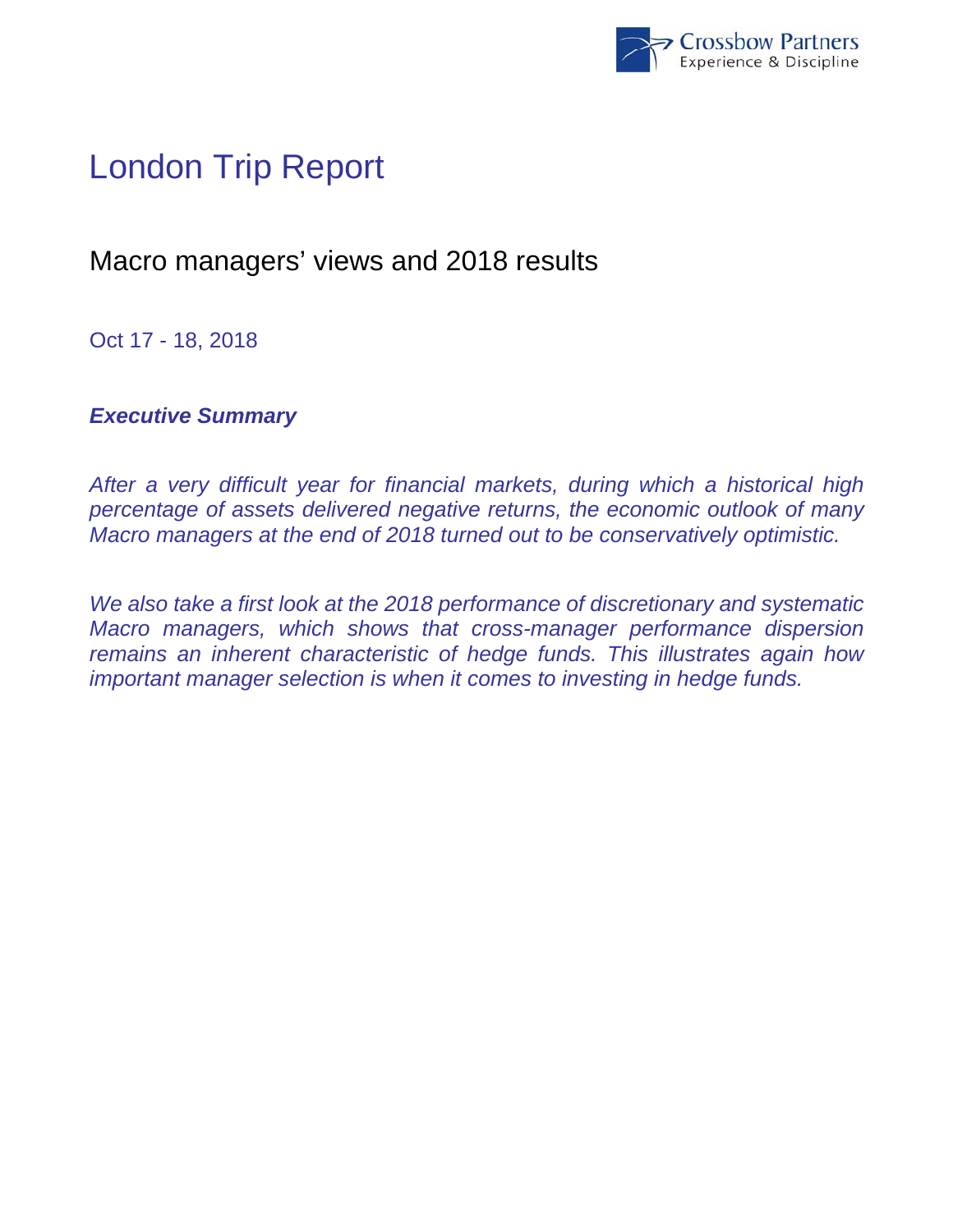#### **Macro managers views at the end of Q4-2018**

The last quarter of 2018 was characterized by a sharp drop in equity markets, crude oil and US Treasury yields and an increase in volatility. While the US yield curve had flattened during much of the year, the 5y-2y yield differential turned temporarily negative in December by few basis points, while the 10y-2y differential remained only slightly positive, raising concerns about a possible future recession. Elsewhere, Chinese consumption and industrial production continued to decelerate and European economic activity remained at lower levels. Furthermore, the US-China trade war, growing incertitude about the Fed's future path (including some never seen before tweets from the White House on the subject), worries about the Italian budget and social unrest in France obviously created uncertainties and volatility, forcing the markets to find new equilibrium prices. In December, this triggered the largest outflow from equity funds since 2008 and the largest on record from US equities.

Although those sharp price actions and some deterioration in global economic data caused many market participants to believe that markets were getting at a bifurcated path, several Macro managers considered that the growth landscape has not eroded fundamentally and remained relatively constructive towards the end of Q4 on the path of the economy going into 2019. Although US growth is slower, they indeed consider that it will probably remain at or above trend in the coming quarters and most probably higher than other countries. Wages have also continued to rise and unemployment reached historical lows in the US. Generally, those Macro managers also viewed the worries on inflation, China or Italy as not systemic issues. Their base case is thus that there should be a resumption of the long equity, short rates and steeper yield curve trades at some point, although volatility should remain at higher level due to the historical move from peak QE to QT and as the interplay between the Fed and the market should become even more important in 2019.

### **A first glimpse at the 2018 performance of discretionary and systematic Macro funds**

Overall hedge funds performance was disappointing in 2018 when considering the HFRI indices: HFRI Fund Weighted Composite Index -4.07%, HFRI Equity Hedge (Total) Index - 6.90%, HFRI Event-Driven (Total) Index -1.73%, HFRI Macro (Total) Index -3.21%, HFRI Relative Value (Total) Index +0.66%.

Due to their construction methodologies, hedge fund indices often misrepresent the results a hedge fund investor will achieve. Here we want to illustrate how large the performance dispersion within a same strategy can be – and thus how important the manager selection is – by looking at the 2018 estimated results we received from a group of discretionary and systematic Macro managers. Those samples are relatively small (33 discretionary Macro managers, 9 systematic Macro managers), as we conducted the analysis very early in 2019. The vast majority of those managers are established managers with AUM sizes suitable for institutional investors (which is not the case for many index constituents). It is worth mentioning that the universe of systematic Macro funds (i.e. using macroeconomic data inputs) is relatively small when compared to other strategies and does not include trend following CTAs.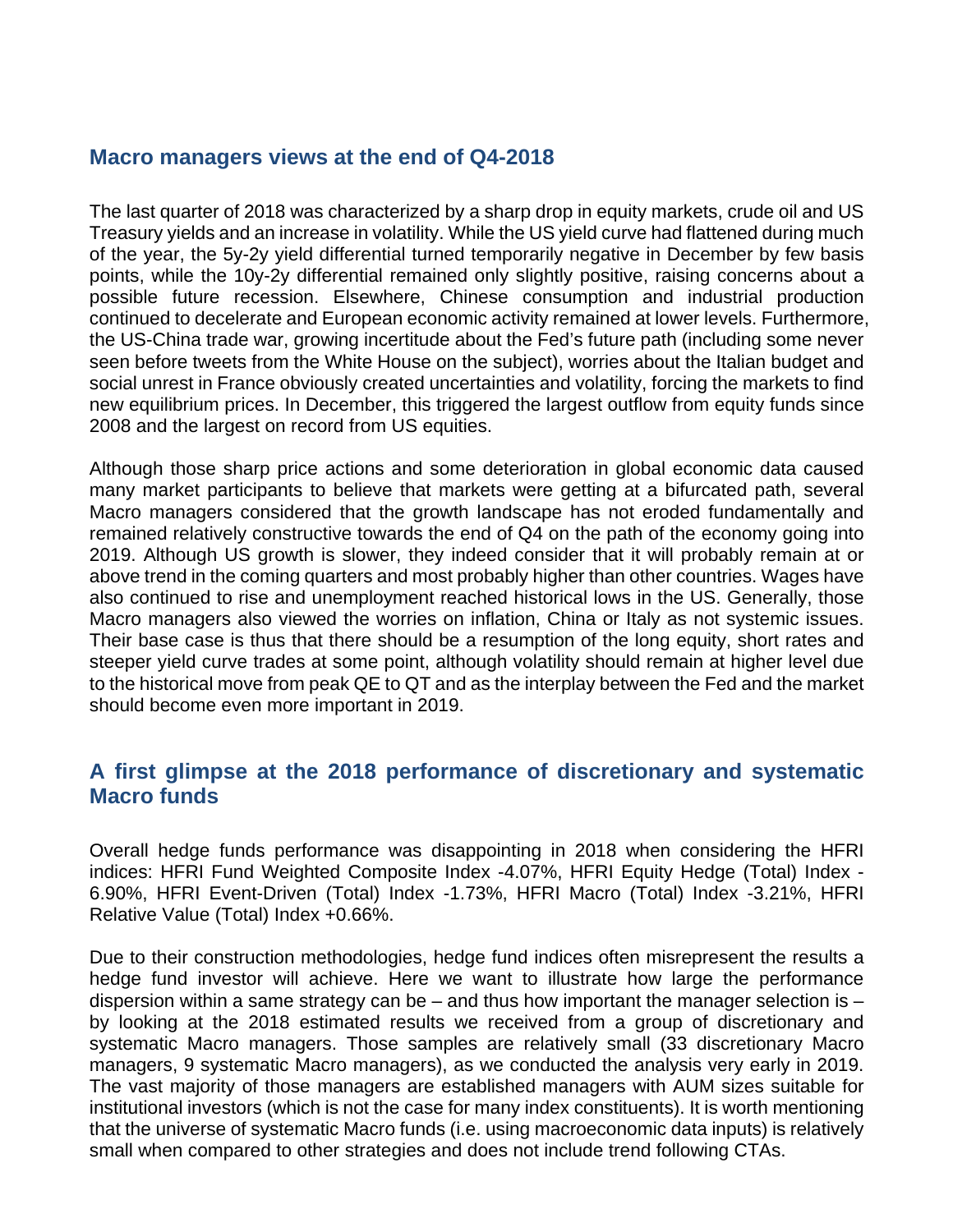#### **Discretionary Macro**

- The average performance of our sample was +1.6% in 2018, but the performance dispersion was significant (24.4% performance difference between the best and worst funds).
- As shown in the graph, the largest monthly perforrmance dispersion across managers took place in May (18.2% difference) and August (15.9%). The smallest monthly performance dispersion was 6.0% in July.
- Although the picture is limited to 2018, the risk/reward dispersion has been very large as well, with 2018 annualized volatility dispersion ranging from 2.2% (for a performance of 0.1%) to 20.9% (for a performance of -1.5%).